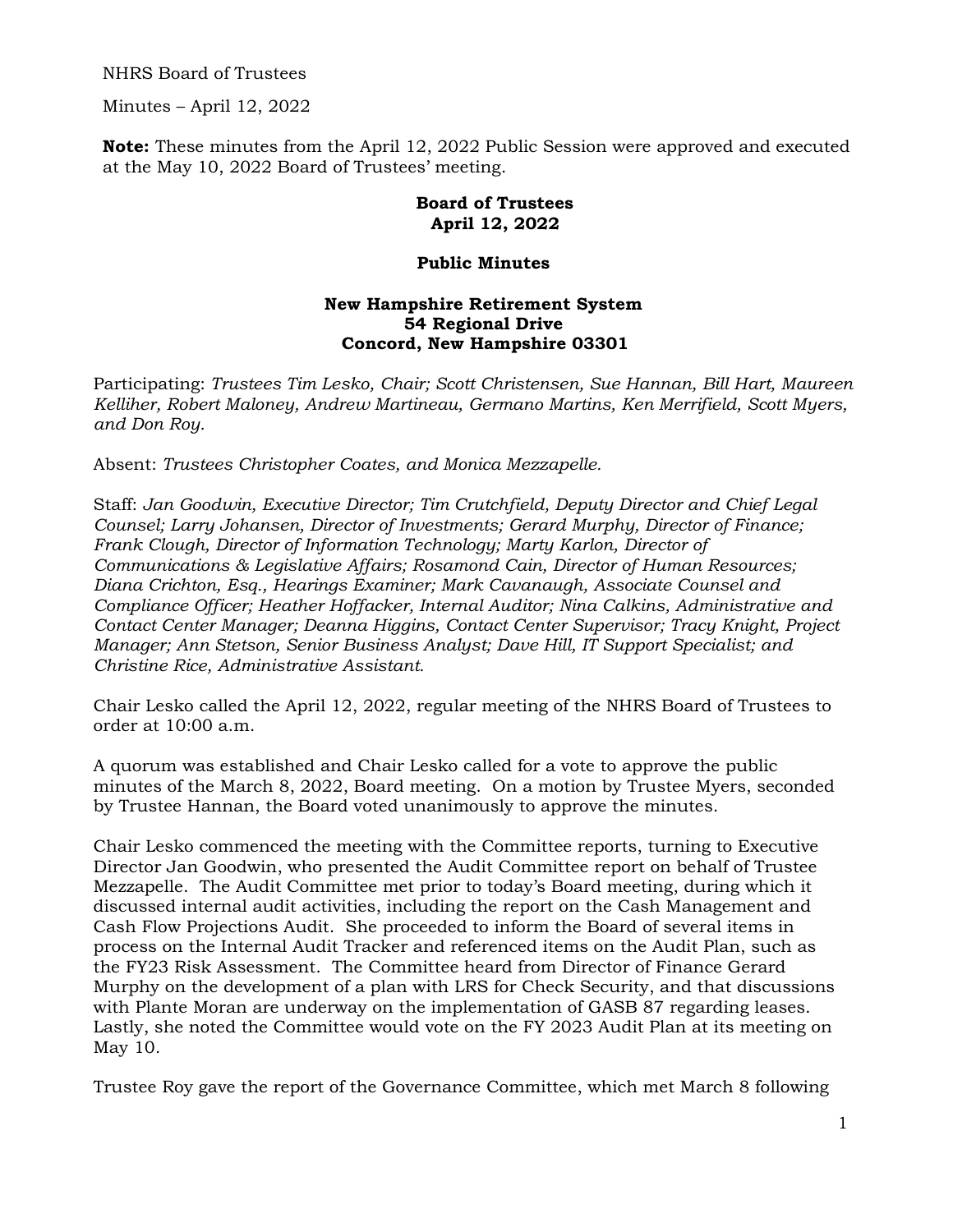the Board meeting, noting that the Committee discussed the annual review of the fee schedule for copies of NHRS public. After comparison of those costs with that of other state agencies, the Committee determined NHRS' costs are reasonable, and staff had not recommended making a change to the fees for the coming year. The Committee also discussed the annual review of the Voluntary Correction Program Policy. Attorney Mark Cavanaugh confirmed NHRS was compliant with the Policy and Groom Law had reviewed it and affirmed that revisions were not required.

Trustee Kelliher presented her report of the Independent Investment Committee (IIC), which met on March 18, at which time the Committee voted for its investment managers to sell NHRS' three Russian holdings, as soon as practical and prudent, and instructed them not to purchase any Russian assets. During the meeting, Director of Investments Larry Johansen updated the Committee on investment returns through recent timeperiods, and referred to Callan's Monthly Review of periods ending February 28, 2022, as well as asset allocations, liquidity, and the Work Plan.

Trustee Kelliher reported the Committee then heard presentations from private debt manager Comvest, private equity manager Warburg Pincus, and non-U.S. equity manager Neuberger Berman. After Comvest's presentation, the IIC considered and voted unanimously, to commit \$50 million to its Fund VI, subject to contract and legal review. The Committee then heard from Warburg Pincus, and following a discussion of its presentation, the IIC voted unanimously to commit \$50 million to the Warburg Pincus Global Growth Fund 14, subject to contract and legal review. Lastly, the Committee heard from Neuberger Berman, who manages the System's active emerging markets equity portfolio, as part of its two-year contract renewal. In closing, she stated Callan gave its review of private equity, private debt, and potential asset allocations. Trustee Kelliher commented on the current value of the portfolio, noting the fluctuation alongside world events, and that markets remain volatile.

She then turned to Mr. Johansen, who updated the Board on the Total Fund Performance through February 28, 2022, noting that NHRS was up in March, but down in April to date, and proceeded to give the long-term performance summary: 10.8% at three years, 9.6% at five years, and 9.0% at 10 years. He noted that asset allocations were within range. Mr. Johansen then updated the Board on where NHRS ranks relative to its peers, noting it is in the top 49% at three years, 39% at five years, 20% at 10 years, and 41% and 45% at 20 and 25 years, respectively. He closed his report by outlining the agenda of the IIC's April meeting.

Trustee Myers provided the Legislative Committee update, noting that the Committee had not met since the last Board meeting, but would meet immediately following today's meeting. He then proceeded to update the Board on Legislative activity, including House Bill (HB) 1417, regarding the state subsidizing 7.5% of local employer contributions for teacher, police, and fire members; HB 1535, a cost-of-living adjustment (COLA) bill to provide a onetime payment to eligible retirees rather than a COLA; HB 1587, which modifies the compensation over base pay calculation for Group II employees; HB 363, allowing eligible Group II members to purchase non-qualified service; and HB 1318, the NHRS-sponsored bill to charge a late fee to non-compliant employers who do not report on time or provide requested data. He noted two other bills, HB 1497, election of a survivorship option, and HB 536, worker's compensation offset for Group I accidental death benefits, are with Senate Finance.

Deputy Director and Chief Legal Counsel Tim Crutchfield presented the Benefits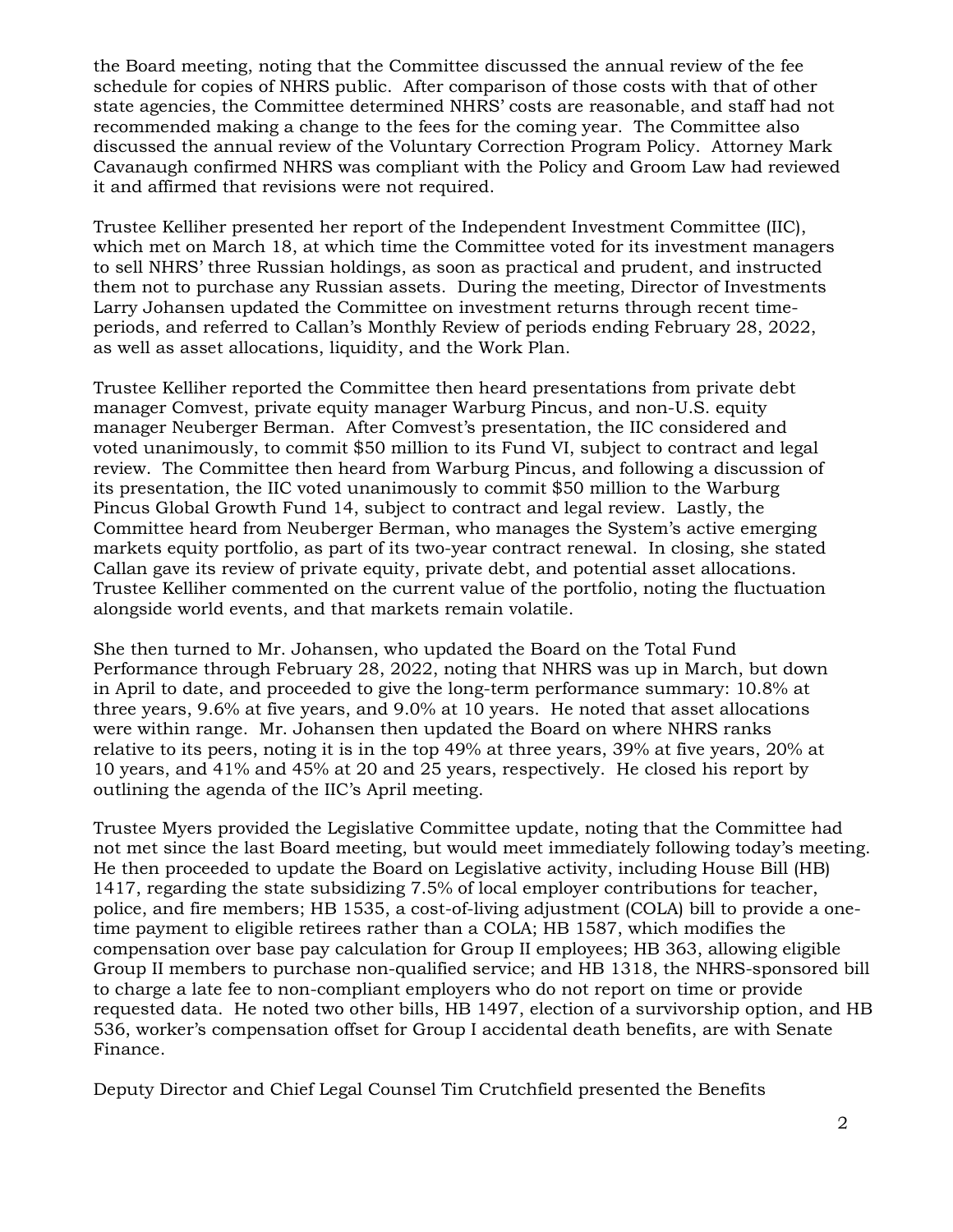Committee report on behalf of Trustee Coates, noting the Committee met April 7 to review the policy on disability re-examinations, and the Committee and staff had no suggested edits to the policy. The Committee heard from Attorney Cavanaugh, who gave a review of the re-exam process, which has been in place since 2016. Since that time, staff has completed 74 re-exams, with six in process, and 21 slated for the future. To date, the Independent Medical Examiner has concluded in all completed cases that the retirees are still disabled. The Committee then temporarily adjourned the meeting to discuss with counsel of some ongoing disability re-exam and gainful occupation cases. Following the discussion, the Committee re-entered its regular public meeting, and adjourned.

Next, Trustee Hart gave the PPCC report, noting that the PPCC met April 1 and April 8, and heard a staffing update from Director of Human Resources Rosamond Cain at both meetings, noting recruitment continues for open positions in IT and the Contact Center. He then updated the Board on the search for a replacement for Mr. Johansen, who is retiring September 1. NHRS heard from its executive search firm, EFL, which has 29 applicants for the Director of Investment position and it is in the vetting process. Trustee Hart mentioned the Committee's discussion about the Executive Director's annual evaluation, which was an electronic, 360-evaluation, and thanked the Board and staff for their respective reviews.

Chair Lesko called for a motion that the Board enter into a non-public session under RSA 91-A:3, II(c) to discuss a matter that would likely adversely affect the reputation of a person other than a member of this public body. On a motion by Trustee Hart, seconded by Trustee Christensen, the Board voted unanimously via roll call to go into non-public session. No staff participated in the non-public session.

On a motion by Trustee Myers, seconded by Trustee Hart, the Board voted unanimously to conclude the non-public session. There was no action taken in the non-public session.

Immediately upon returning to public session, on a motion by Trustee Hart, seconded by Trustee Hannan, the Board voted to temporarily adjourn the meeting for the purpose of discussing collective bargaining under RSA 91-A:2, I(a).

On a motion by Trustee Hart, seconded by Trustee Hannan, the Board voted to reconvene at which time Chair Lesko opened the floor for operating reports, starting with Ms. Goodwin, who began her Executive Report with a COVID update, noting that NHRS is no longer requiring masks for those in the office who have been vaccinated. Staff occupancy in the building at NHRS is at 75%. She then discussed the KPMs, noting they finished the month above the 95% benchmark, at 96.43%. She gave an update of the PGV3 project, which is 55% complete, with Deliverable 3 (D3) (Benefit Calculations) at 99% complete, and D4 (QDRO, Insurance, and Benefit Maintenance) at 84% complete. Staff completed Phase 1 User Acceptance Testing re-testing, finishing 11 problemincident report (PIR) fixes, and LRS will be presenting virtual training next week on D4 Phase 2, followed by UAT testing, April 20 through May 6. She then gave an overview of the progress on the Employer Reporting rollout and planned testing on PGV3. Ms. Goodwin next mentioned PIO's six upcoming webinar trainings to assist teachers and other Group I members retiring July 1 with filling out retirement applications. She also noted Finance emailed surveys to employers on their training preferences for the PGV3 rollout of the Employer Data Reporting System.

Next, she referred the Board to the Contact Center information for March, and noted the phone survey results exemplify the favorable feedback from members, retirees, and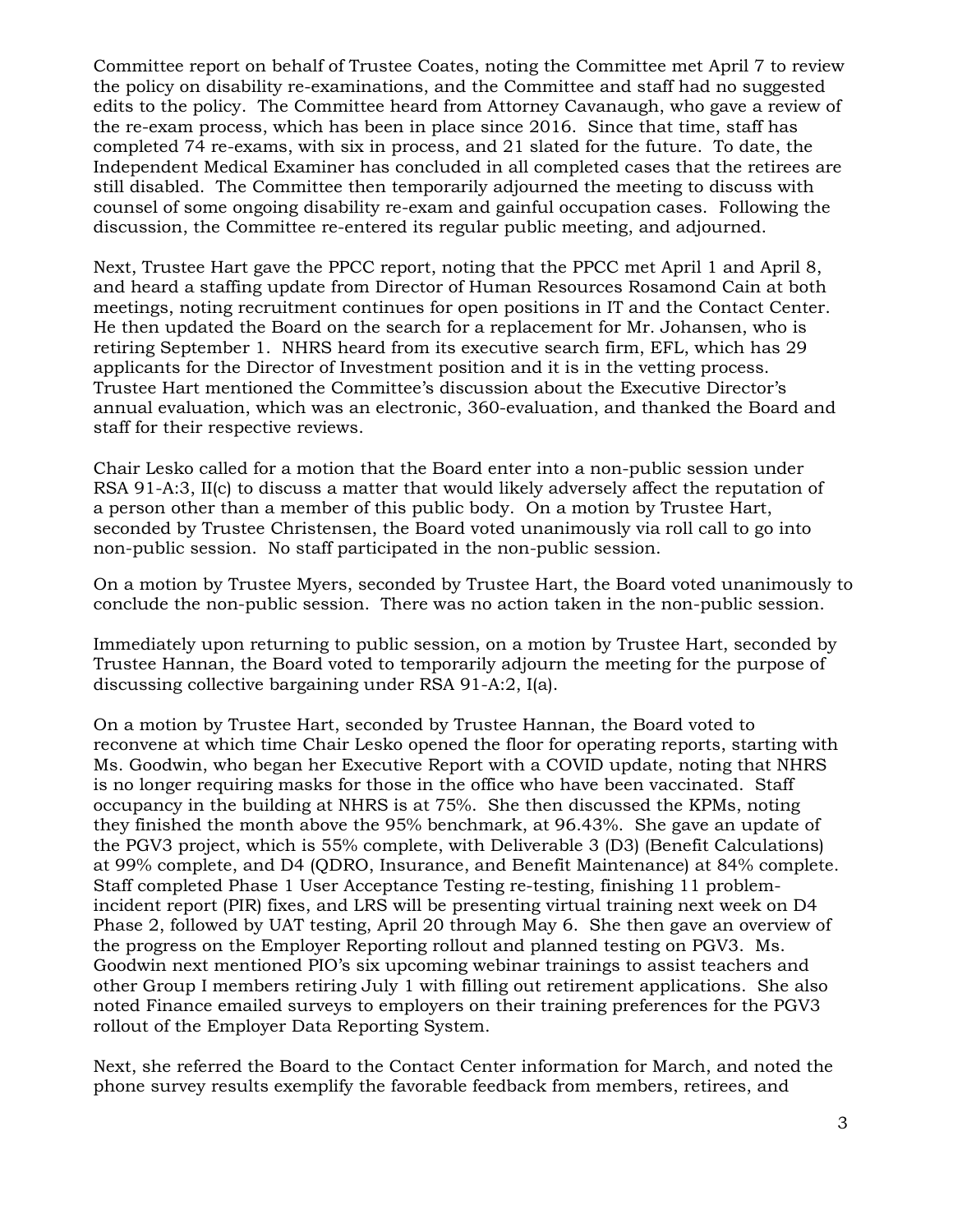employers on NHRS's customer service. In closing, she announced that her action plan is nearly complete, aside from item 4, which is incomplete because of budgetary reasons.

Ms. Goodwin then presented a contract request from IT to upgrade the System's storage hardware, which houses important infrastructure items for NHRS, such as email, Pension Gold, and Finance and Investment data. The contract would be with a stateapproved vendor and would include a five-year warranty. On a motion by Trustee Hart, seconded by Trustee Roy, the Board voted unanimously to accept the recommendation of the Executive Director that the Board approve the contract, as presented in the Board materials, subject to contract and legal review.

Ms. Goodwin next discussed the Preserve, Achieve, and Avoid document, noting the proposed edits from last month, and commented that she would update her draft Strategic Plan with the feedback upon completion of the Executive Director evaluation.

Ms. Cain presented her Human Resources report, by beginning with the new payroll vendor, Paycor, which NHRS instituted on April 8. She then updated the Board on recruitment efforts, noting her department missed one KPM last month because of the inability to fill a position within the stated timeframe, however, she added that the position has since been filled, and HR continues to work toward meeting applicable key performance measures.

Director of IT Frank Clough began his report, providing an update on the monthly Cyber Security Awareness for staff, and noted IT has setup training and testing for the remainder of the year. IT plans to update its Security Awareness poster boards in the office and ensure that staff read mandatory IT security policies. He then reported on the status of the recent Vulnerability and Penetration Audit, which IT has reviewed to verify all issues are completed. Mr. Clough mentioned IT's progress on strengthening the process of securing passwords, an issue resulting from that audit. He then noted that IT is installing the newest software on all Trustee iPads. Mr. Clough reported that IT achieved 99% customer satisfaction. Lastly, he provided the Board with a synopsis of several upcoming projects.

Mr. Crutchfield opened his Legal report with an update on the Lafasciano appeal, regarding whether the Petitioner could remove his former spouse as beneficiary. Next, he provided the status on NHRS's solicitation of the Attorney General (AG) to provide an interpretation to the IRS on the medical subsidy changes passed last summer under HB2, noting that the AG inquired to whom the legal interpretation memo be addressed. NHRS determined that the appropriate executive branch agency would be the Department of Administrative Services (DAS) and contacted DAS Commissioner Charles Arlinghaus about the matter. He then reported that notification letters went out last week to the non-compliant employers who did not meet the filing deadline of the annual reporting of retirees' work hours. He commended the work of Attorney Diana Crichton, NHRS Hearings Examiner, on significantly reducing the number of administrative appeals over the past year, noting there are no disability appeals pending. Lastly, he noted that his action plan is in progress, as expected.

Mr. Johansen gave his report on Investments, noting that it achieved all of its applicable KPMs, and that all projects are on, or ahead, of schedule.

Mr. Karlon presented his operating report, providing an update on the member education presentations, noting an increase in interest from Group II members, attributing it to the pending legislation relative to that group. He commented on retirement application webinars, noting their ongoing popularity, with over 225 attendees in February, and over 200 registrants for the April sessions. PIO plans to continue to offer these webinars. Next, he